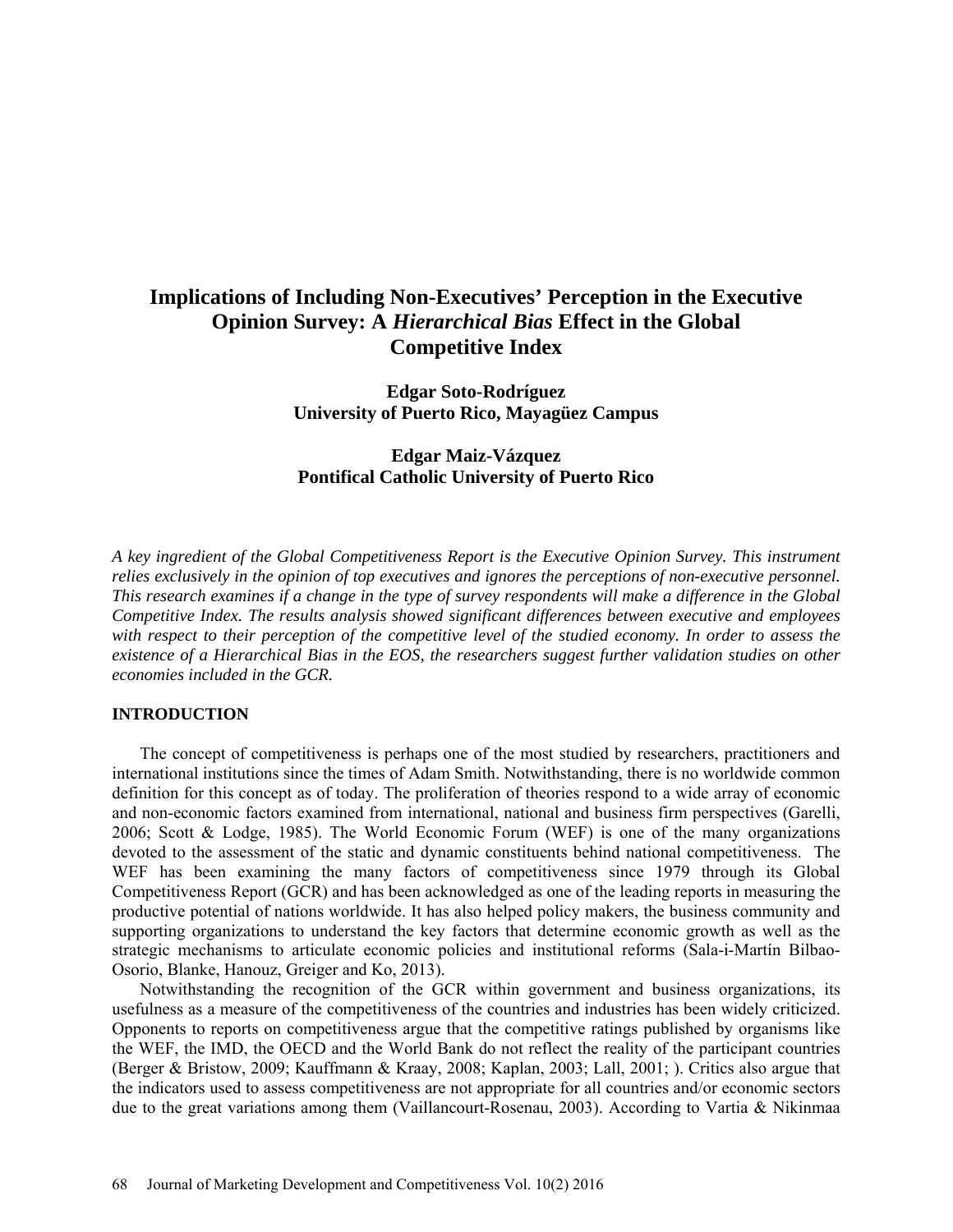(2004) the lack of precision hinders the effectiveness of these reports as a marketing tool for the economies included in these reports. The lack of precision could also distort the economic reality of these countries jeopardizing their ability to attract foreign direct investment.

Some researches criticize the methodology used by the WEF and the IMD arguing that the primary data obtained from a survey instrument is obtained from a specific sample of executive/entrepreneurs. In the case of WEF's competitiveness report, survey subjects per country range from 40 to 350 participants (Browne, Batista, Greiger and Gutknecht, 2014). Primary data is obtained from these participants through the Executive Opinion Survey (EOS). This instrument measures senior management and corporate business leaders' perception on the competitive level of the country in which they conduct business. According to Vaillancourt-Rosenau (2003) WEF's confidence in its EOS stem from its capacity to measure the intangibles that hard statistics are unable to capture.

However the use of business executives as opinion leaders has been criticized. Some opponents to the use of expert assessments claim their perceptions are biased toward the interest of the business community as their views might significantly differ from other type of respondents like NGOs, employees and supporting organizations (Kaufmann & Kraay, 2008). As a result, the assessment might not be statistically representative because the sample was not randomly selected from other national groups (Vaillancourt-Rosenau, 2003). In addition, the assessment could also be biased by the ideological orientation of respondents in favor or against the government (Kaufmann, Kraay, & Mastruzzi, 2004).

From an empirical perspective, the use of different data sources reduces the statistical bias and improves the lack of representativeness of using a single data source. From the authors' perspective, the fact that the EOS only considers the perception senior management and corporate business leaders as the key input in determining the competitiveness of whole economy constitutes a statistical bias that from here on will be termed as a "hierarchical bias". This study examines the differences, in the WEF's competitive index due to a change in the type of survey respondents. The aim is to validate if in fact the EOS lacks of statistical representativeness due to a "hierarchical bias".

This exploratory research first examines extant literature on the competitiveness issue and then discusses the WEF methodology used to develop its Global Competitive Index. Second, the results of the WEF's Executive Opinion Survey (EOS) obtained are compared to those obtained from the alternate survey sample (non-executives). Next, the results are examined using a T-test to determine if there are significant differences between the original results obtained from the EOS and the alternate sampled population  $(EOS_1)$ . The paper concludes with a discussion of the implications of incorporating the perception of employees (alternate sample) as part of the Executive Opinion Survey for both, the countries participating in the GCR and the WEF itself.

#### **THEORETICAL BACKGROUND**

The globalization phenomena brought a paradigm shift in the strategic thinking of firms without regard of their size and type (Soto-Rodríguez, 2011). To succeed in today's competitive landscape, firms cannot be content with defensive strategies aimed at protecting their business turf. Instead, companies – whether international, multinational or global – are now more focused on crafting strategies that can be molded and adapted to changes in their competitive environment (Porter, 1990). This contrasts with the pre-globalization wisdom where the emphasis was on obtaining economic value through market segmentation, positioning, industry analysis and strategic planning (Bartlett & Goshal, 2002). The strategic imperative then urged companies to: (1) upgrade their strategies on a continuous basis, (2) adopt strategies with a global scope and (3) rethink and question current successful strategies before they become obsolete (Bartlett & Goshal, 2002). However, the fear of losing stability biased the company's strategic thinking from innovative and creative approaches towards more predictable and conventional plans (Porter, 1990).

The rise in global competition ignited the pursuit of different ways in which companies could create and sustain their competitive edge. For instance, the concept of learning organizations emerged during the 1990s in response to this trend and called for improvements in the forecasting capability of the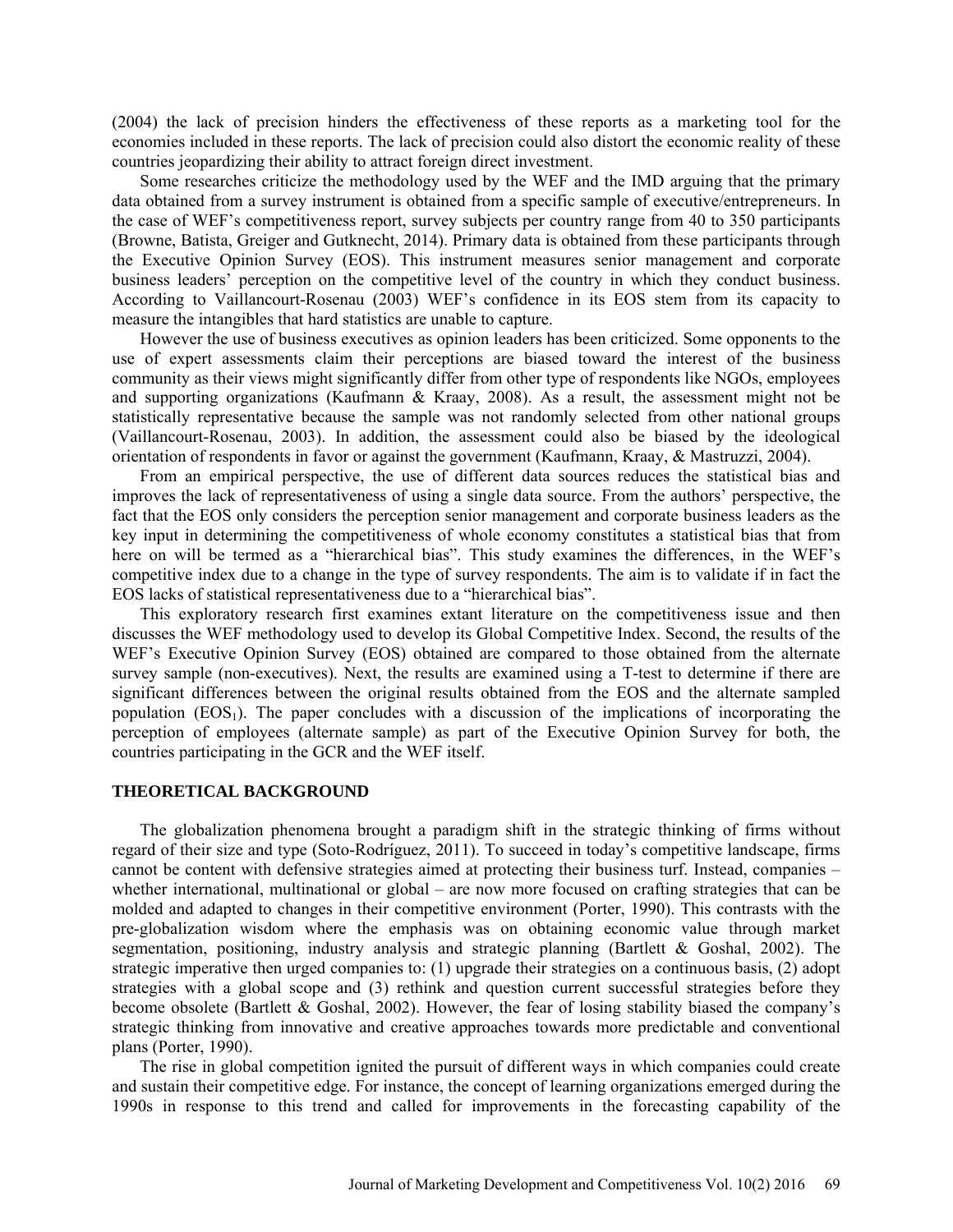organization and a proactive attitude toward learning and continuous improvement (Lussier & Achua, 2001). Its proponents posited that in order to survive and keep its competitiveness, companies must be skilled at creating, acquiring, and transferring knowledge (Garvin, 1993). As such, a learning organization encourages creativity and innovation, fosters the free flow of ideas, open communication, and empowers employees to think, create, learn and solve organizational problems (Senge, 1990; Robbins & Judge, 2014).

In a similar fashion, the resource-based approach to organizational competitiveness proposed by Grant (1991) encompassed an examination of the company's tangible and intangible assets as they potentially constituted the core of a sustainable competitive advantage. By appraising the existence, rareness, imitability and value of its resources, firms were able to determine which ones could be used to create a competitive edge (Hamel & Prahalad, 1990). This presupposed that the company had the ability to: (a) make effective use of these resources, (b) integrate and coordinate them across the organization, and (c) exploit the potential of some of these capabilities (Grant, 1991).

Contemporary strategic thinking evolved from these concepts to view the organization as a whole set of interrelated and interdependent parts aimed at the creation of value by virtue of the synergetic integration of its internal capabilities and the external environment (Grant, 1991). The firm's strategic intent (Hamel & Prahalad, 1989) leverages and aligns the organizational capabilities with its external constituencies to form an ecosystem of collaborators, supporters, clients, and suppliers that not only impact the creation but also the delivery of a valuable product or service (Iansiti  $\&$  Levien, 2004). The success of the resulting ecosystem rests on the interconnectivity of the actors and its synergy nurtures and encourages the firm towards the recognition of new entrepreneurial opportunities (Volker, 2012).

While the interest of firms, economies and nations on the competitiveness concept could be traced back to the contributions of Adam Smith and David Ricardo, this concept has evolved over the decades to reflect changes in approaches and perspectives. Garelli (2006) attributes the proliferation of viewpoints and definitions of competitiveness to the collection of economic and non-economic factors measured by this concept.

| Organization                  | Definition                                                              |
|-------------------------------|-------------------------------------------------------------------------|
| World Economic Forum (WEF)    | The set of institutions, policies, and factors that determine the level |
|                               | of productivity of a country (Sala-i-Martín et al., 2013, p. 4).        |
| Institute for Management      | The capacity of a firm to create value through sustainable long-term    |
| Development (IMD)             | growth and profitability (IMD, 2014; p3).                               |
| Ireland's National            | A nation achieves competitiveness when it can provide its               |
| Competitiveness Council (NCC) | inhabitants with a better quality of life and a higher standard of      |
|                               | living by supporting its companies to succeed in the international      |
|                               | markets (Forfás, 2003. p.21).                                           |
| Organization for Economic     | The ability of companies, industries,                                   |
| Cooperation and Development   | regions, nations or supra-national regions to generate, while being     |
| (OECD)                        | and remaining exposed to international competition, relatively high     |
|                               | factor income and factor employment levels" (Wienert, 1997, p. 22).     |

# **TABLE 1 THE MANY VIEWS OF COMPETITIVENESS**

Source: Soto-Rodriguez, 2011

Some of these theories measure competitiveness at the level of the business firm, others at the national level, and even others at the international level. As shown on Table 1, the definitions and views regarding this concept differ in terms of focus and scope. As the search for a common definition for competitiveness continues, researchers still keep debating the conflicting views around this concept (Soto-Rodriguez, 2011). This, however, has not stopped the rise of organizational initiatives such as the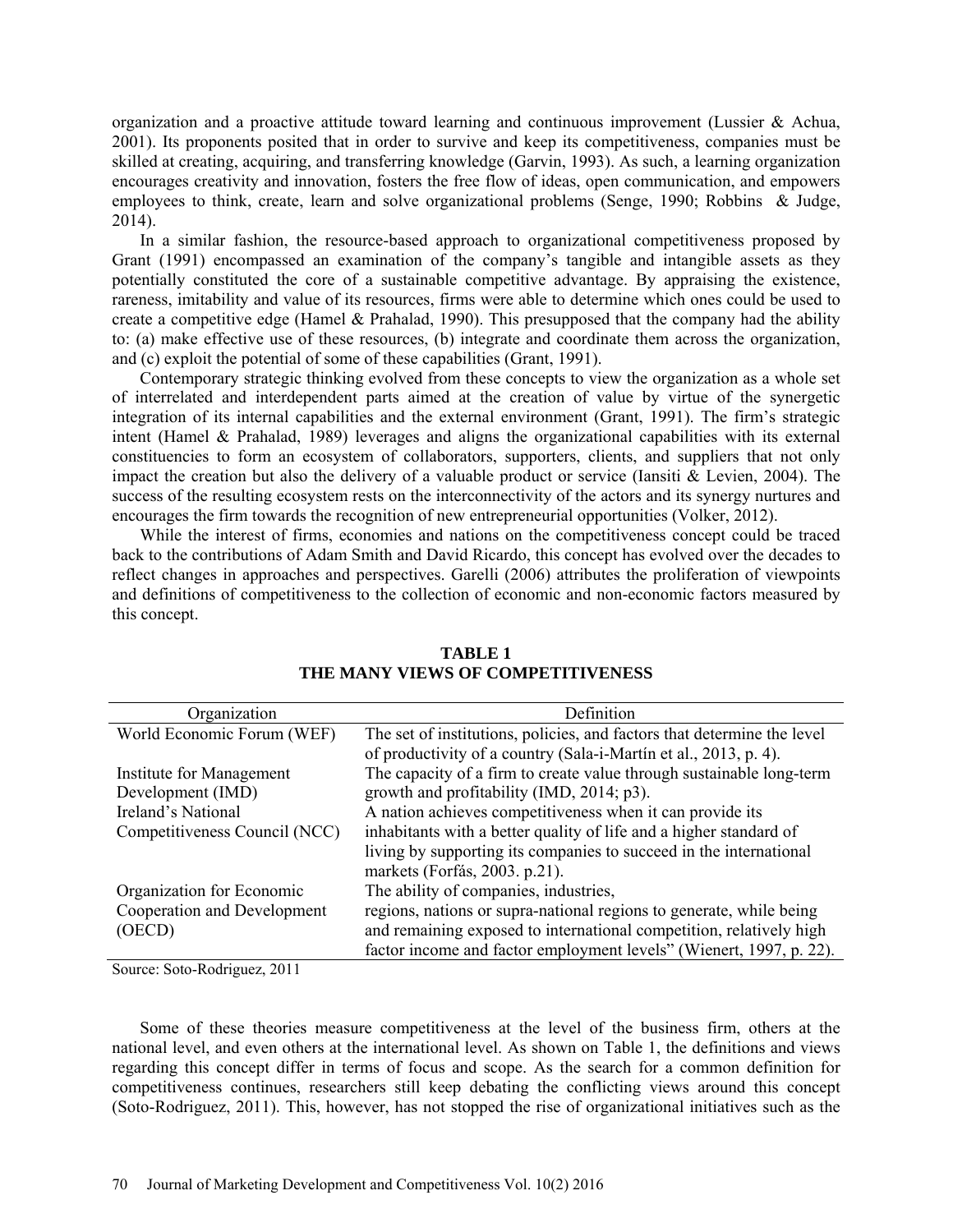ones mentioned above focused on measuring the competitive readiness of countries and firms. Some studies indicate that the competitiveness of any industry should be measured based on a set of objectives tailored to the particularities of the countries under analysis (Haque, Sultana & Momen, 2014). For instance, alternative proposals - other than WEF and the IMD - measure national competitiveness of countries based on cultural and geographical features (Chiang, Wu, Hsieh, Wang, Lin, and Cheng, 2008). In spite of the diversity of perspectives, no one debates that human and intellectual capital is a key driving force of the new strategic thinking towards competitiveness of nations and economies (Soto-Rodríguez, 2011).

Over the years the GCR's methodology has been subject to periodical revisions to cater for changes in global economy. The Global Competitive Index (GCI) has been the main output of the GCR report since 2005. It rests on the collection of primary and secondary data aimed at explaining the macro and microeconomic foundations of national competitiveness. While hard (secondary) data is obtained from national authorities and international agencies, an Executive Opinion Survey (EOS) is used to collect primary data from top executives from over 100 economies around the globe.

As shown in Table 2, the process of ongoing revisions has turned the EOS into a valuable tool in crafting economic development strategies and investment decisions for policy makers, the academia, and the private sector (Browne, Geiger & Gutknecht, 2013).

| Period          | Revision outcome              | Key elements                                                           |
|-----------------|-------------------------------|------------------------------------------------------------------------|
| $2000 - 2004$   | Growth competitive index $\&$ | Included both the academic fundamentals of                             |
|                 | Business competitive index    | economic growth theory and the<br>microeconomic drivers of prosperity. |
|                 |                               |                                                                        |
| 2004-2012       | Global competitive index      | Included both macro and micro economic                                 |
|                 |                               | factors of competitiveness.                                            |
| 2012 to present | An expanded GCI               | Addresses the impact of national culture on                            |
|                 |                               | interviewee responses.                                                 |

**TABLE 2 THE EVOLUTION OF THE EXECUTIVE OPINION SURVEY**

Source: Global Competitiveness Report, 2008 – 2014. Table developed by authors.

The current version of the survey assesses participants' perceptions and experiences on 14 broad areas that comprise the micro and macroeconomic issues affecting their work environment. The structure of the survey includes research questions that do not require a particular expertise on the subject matter or a hierarchical position in the firm to be answered.

Notwithstanding, the instrument relies exclusively on the opinion of top executives and completely disregards the skills and capabilities of employees, managerial and support personnel. In contrast, extant literature on learning organizations, resource-based models and competitiveness considers the organization's human resource as a whole, not capital or technology factors, as the leading contributor to the development of a sustainable competitive advantage of any organization (Ajitabh & Momaya, 2004, Fahy, 2002, & Barney, 2001).

The EOS exclusive reliance on the expert opinion of executives and top managers prompted the authors to propose the concept of a "hierarchical bias". To account for this bias the authors suggested to the WEF's local partner in Puerto Rico (Puerto Rico 2000, Inc. and the International Competitiveness Institute), to run the Executive Opinion Survey with a different population. The goal of the proposal was to examine the differences, if any, in the competitive index due to a change in the type of survey respondents. To that effect, this paper is built around the following hypothesis;

*H1: There is a significant difference in the Competitive Index of the Puerto Rican economy due to a change in the type of respondents in the Executive Opinion Survey.*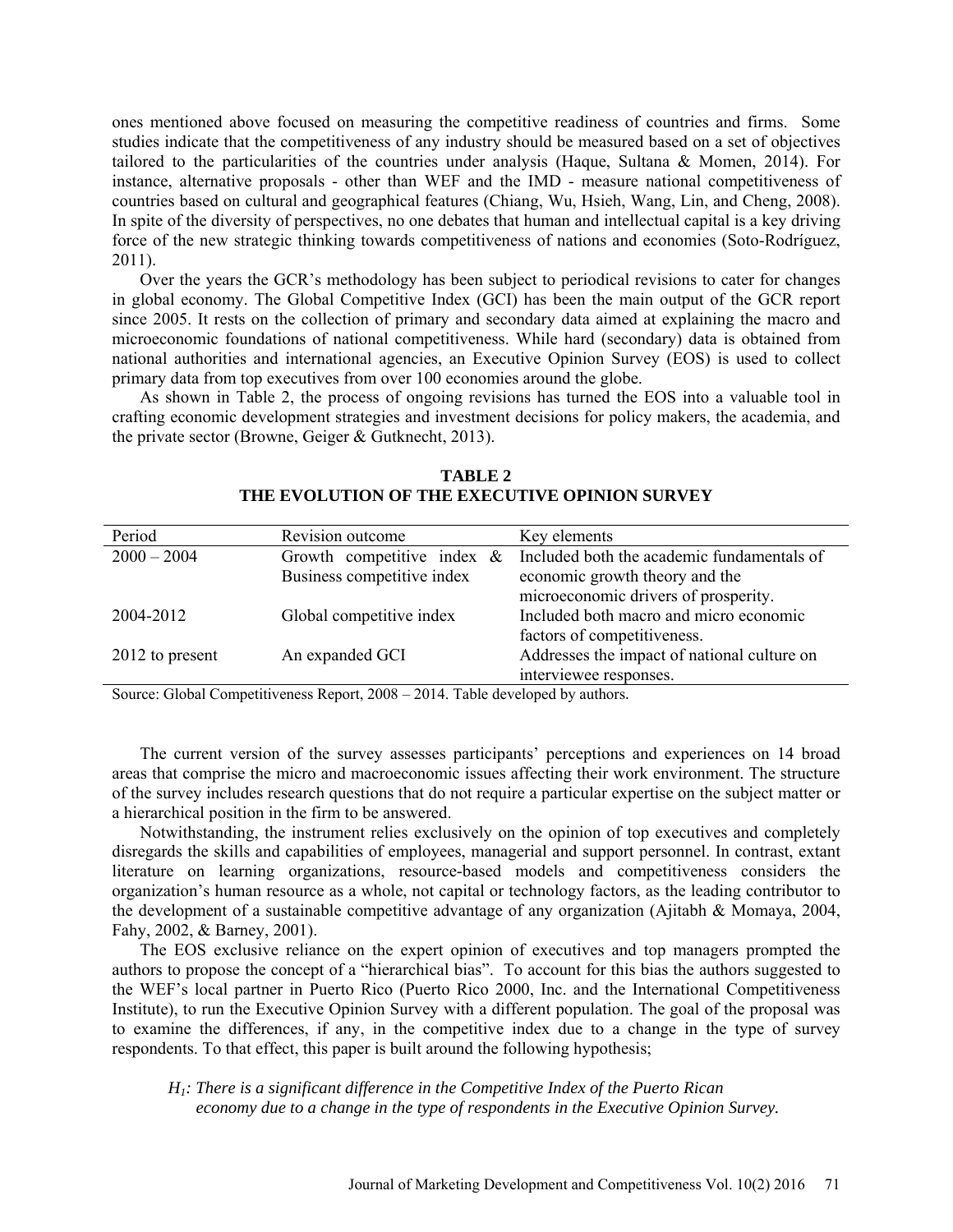The basic premise of this study is that capital and technology cannot do much for the company's value creation strategy if its human and intellectual resource at all levels does not have the capabilities and commitment to put them into good use toward this goal. The impact of the combined effect of these factors on the competitive level of the firm cannot be substituted or downgraded to the potentially biased perception of top executives. To test this hypothesis, researchers used the case of Puerto Rico, a developing economy included in the GCR from 2007 to 2015.

#### **METHOD**

After a discussion session to unveil the 2014 GCR results, the authors of this paper proposed to WEF's local partners (Puerto Rico 2000, Inc. and the International Competitiveness Institute) that the Executive Opinion Survey portion of the GCR run with a different population to account for possible perception differences in survey respondents. Instead of using top executives as research subjects, the authors proposed that the survey be answered by employees working at firms similar to those used in the original survey. The basic premise of the proposal stems from the fact that there might be differences in the way employees, managerial personnel and SME owners assess and perceive the sophistication of company operations and strategy, and the quality of the business environment in which they operate, thus affecting the competitive index of the economy in which it operates (hierarchical bias).

#### **Procedures and Sampling**

A letter of understanding (Content Sharing Agreement) was signed between the WEF and the local partners granting the researchers the authorization to use the Executive Opinion Survey with the alternate research population. The Spanish version of the survey was used to cater for understanding differences due to the language barrier. Survey participants were contacted through the Business Administration Graduate Program of the Pontifical Catholic University of Puerto Rico (PUCPR). This program, serves a professional population in the South, West and Northern region of the island that reunites the characteristics mentioned above. Also, its geographical dispersion contributed to the representativeness of survey sample.

At the moment of the study, the participants were enrolled as students of the DBA and MBA program of this Institution. In order to be eligible, they had to be working at a business firm –manufacturing, retail, service or SME- in a non-executive position (managerial or non-managerial). A total of 128 valid questionnaires were obtained through random visits to the three PUCPR campuses located in the municipalities of Ponce (South), Mayaguez (West) and Arecibo (North) representing more than double of the 60 questionnaires administered by WEF's local partner in the original study and 35% more than average sample size (between 87 and 93 participants per country) used by WEF's global study.

#### **Instrumentation**

As mentioned above, the data gathering instrument utilized was the Spanish version of the Executive Opinion Survey (EOS) supplied by the WEF's local partner. The EOS goal is to capture valuable information on the country´s economic environment that it is difficult to obtain from other sources. According to Browne, Battista, Greiger and Gutknecht (2014):

"Most questions in the Survey ask respondents to evaluate, on a scale of 1 to 7, one particular aspect of their operating environment; at one end of the scale, 1 represents the worst possible situation; at the other end of the scale, 7 represent the best (p. 87)".

The structure of the survey is divided into 14 categories each of which includes questions that measure the business environment of each country. The responses are edited for completeness, and tested for representativeness. Then they are grouped into several categories that will eventually comprise the 12 pillars of the Global Competitiveness Index.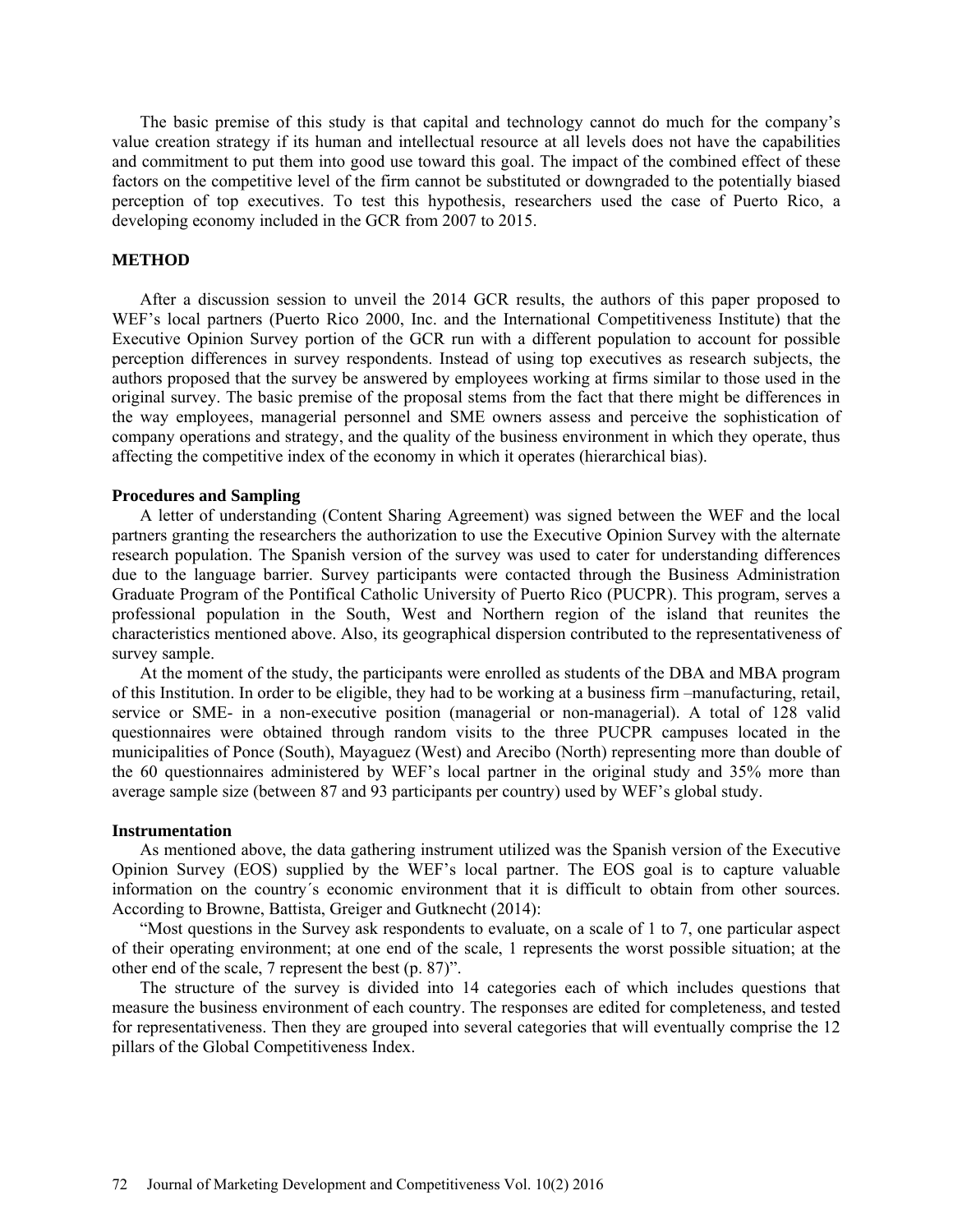#### **Measurement**

The data collected from the Employee Opinion Survey (EOS) was then analyzed following the WEF's methodology. First, an arithmetic mean is calculated for every individual question of the EOS. This measure (arithmetic mean) is interpreted as the country's score for every indicator and is ranked along with the same measure between the others countries that were included in the GCR. Second, using the successive aggregations of scores that include hard data not derived from the EOS, a score is calculated for each pillar which in turn are grouped into threes sub-indexes that are used to calculate the Global Competitive Index (GCI). Third, an alternate GCI index was calculated based on the results of the Employee Opinion Survey (EOS1). For consistency and comparability purposes the authors used the hard data gathered and published in the 2014-2015 GCR. Finally, the original score for the twelve (12) pillars (as published in the GCI 2014-2015) and those calculated by the authors using the  $EOS<sub>1</sub>$  were then subjected to an independent sample T-test to assess if differences between the original and alternate GCI scores were significant due to the change in survey respondents.

### **FINDINGS AND DISCUSSION**

The survey sample consisted of 128 participants, working in companies located in 25 municipalities of Puerto Rico, distributed along the four cardinal points of the island. This level of participation is within the parameters of sample size used by the WEF's local partners to gather data for the GCI. Figure 1 presents other descriptive statistics of survey sample.



**FIGURE 1 EXECUTIVE OPINION SURVEY: RESPONDENT PROFILE**

Source: Data obtained from the  $EOS<sup>1</sup>$ . Table adapted from GCR 2014-2015 by authors.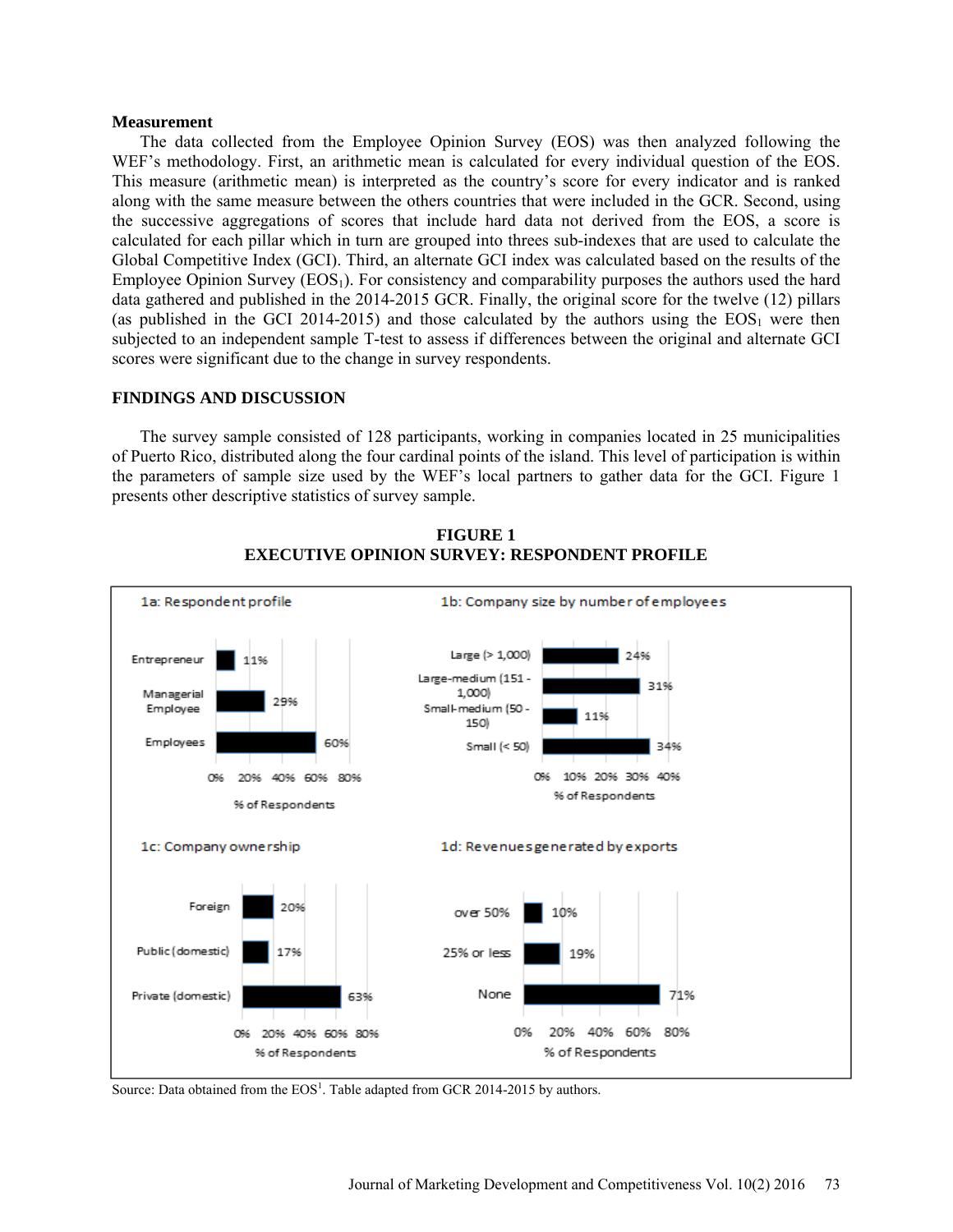On the aggregate, respondent profile presented in Figure 1 is aligned with the results published in the GCR 2014-2015 in terms of the respondent's diversity and company's representativeness. In terms of their profile, almost 90% of survey respondents were working in non-executive positions (Figure 1a) with an average of 8 years of working experience. With regards to company size, 45 % of survey participants worked in a small or a medium sized enterprise, while the remaining 55% worked in a large or large/medium firm (Figure 1b). Figures 1c and 1d shows that the majority of the companies represented in this study were truly domestic in terms of ownership, type of operation (local or exporting) and revenue generation.

As mentioned before, the basic premise that motivated this exploratory research was to determine if a change in the type of survey respondents, from business's top executives to employees, will make a difference in the WEF's Global Competitive Index. Table 3 shows a comparison of the proposed change on the GCI computed for the Puerto Rican economy. The first two columns show Puerto Rico's GCI as published in the 2014-2015 GCR report while the columns to the right are GCI results using the Employee Opinion Survey  $(EOS_1)$ . The first and third columns shows Puerto Rico's Rank among the 144 economies examined in this report, while the second and fourth columns present its competitiveness score, based on a 7 point Likert scale.

The impact of employee perception on Puerto Rico's GCI rank as well as in each of the 12 pillars of competitiveness is evident. If the  $EOS<sub>1</sub>$  were to be used, Puerto Rico's competitive index would drop from rank 32 to rank 78. The significance of this decline in competitiveness can be understood by using the WEF's framework that classifies countries in terms of their stages of development; factor-driven, efficiency-driven and innovation-driven economies.

|                                               | <b>EXECUTIVE</b><br><b>Puerto Rico 2014</b> |           | <b>EMPLOYEES</b><br><b>Puerto Rico 2014</b> |           |
|-----------------------------------------------|---------------------------------------------|-----------|---------------------------------------------|-----------|
|                                               |                                             |           |                                             |           |
|                                               | Rank                                        | Score     | Rank                                        | Score     |
|                                               | (out of $144$ )                             | $(1 - 7)$ | (out of $144$ )                             | $(1 - 7)$ |
| GCI 204-2015                                  | 32                                          | 4.6       | 78                                          | 4.10      |
| Basic requirements (20.0%)                    | 68                                          | 4.6       | 96                                          | 4.13      |
| Institutions                                  | 34                                          | 4.6       | 97                                          | 3.45      |
| Infrastructure                                | 58                                          | 4.3       | 77                                          | 3.95      |
| Macroeconomic environment                     | 99                                          | 4.2       | 96                                          | 4.34      |
| Health and primary education                  | 103                                         | 5.3       | 111                                         | 4.80      |
| Efficiency enhancers (50.0%)                  | 28                                          | 4.7       | 66                                          | 4.12      |
| Higher education and training                 | 27                                          | 5.3       | 75                                          | 4.22      |
| Goods market efficiency                       | 20                                          | 5.0       | 83                                          | 4.24      |
| Labor market efficiency                       | 46                                          | 4.4       | 97                                          | 3.96      |
| Financial market development                  | 21                                          | 4.8       | 79                                          | 3.83      |
| Technological readiness                       | 37                                          | 4.9       | 62                                          | 4.03      |
| Market size                                   | 60                                          | 4.0       | 60                                          | 3.98      |
| Innovation and sophistication factors (30.0%) | 27                                          | 4.5       | 39                                          | 4.04      |
| Business sophistication                       | 18                                          | 5.1       | 54                                          | 4.25      |
| Innovation                                    | 29                                          | 4.0       | 33                                          | 3.82      |

### **TABLE 3 EXECUTIVES V. EMPLOYEES: TWO PERSPECTIVES OF PUERTO RICO'S GCI**

Source: GCI as reported in the 2014-2015 GCR and the GCI computed by the authors using the alternate EOS<sub>1</sub>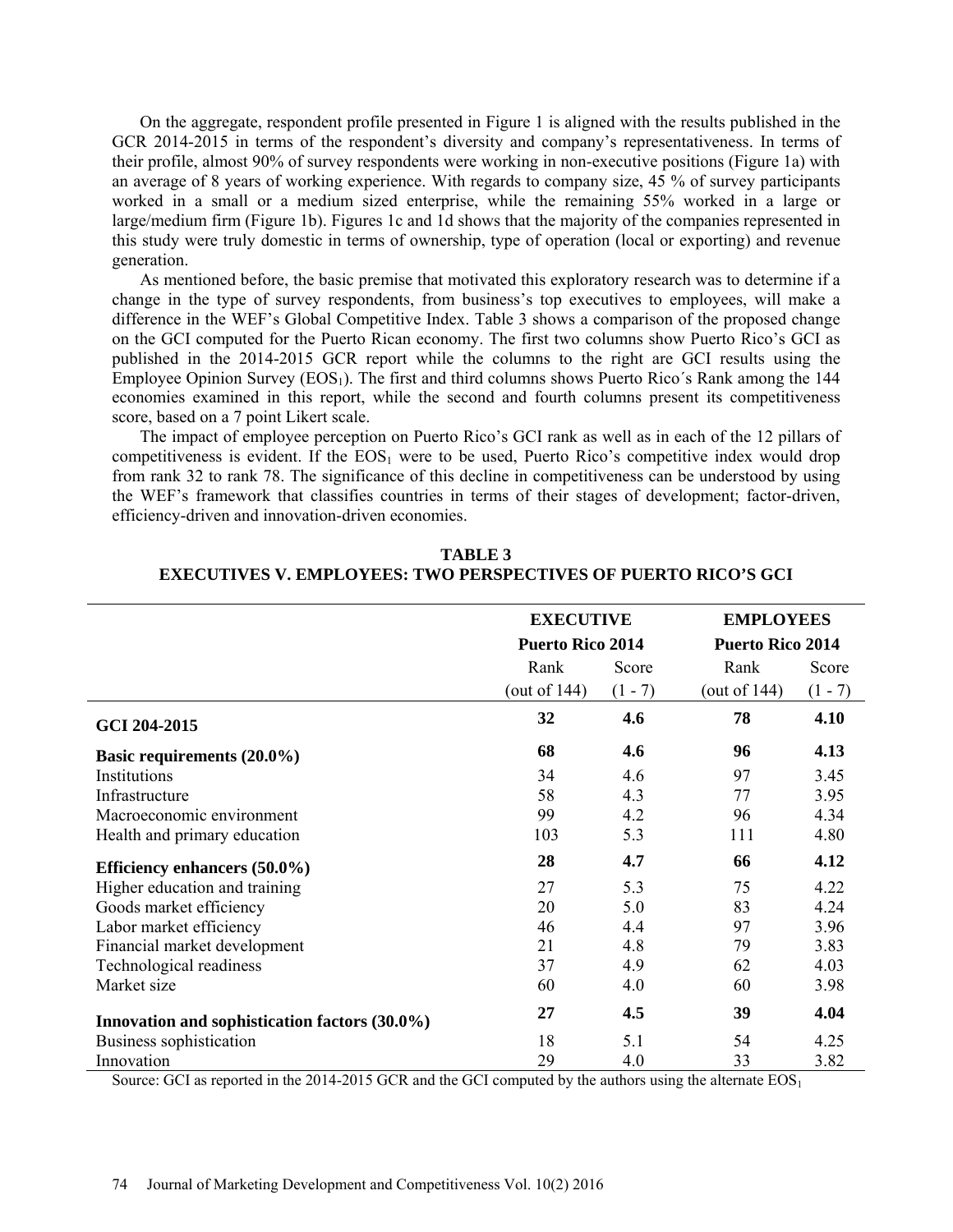As shown in Table 4, countries are allocated to a stage of development in terms of their GDP per capita and the main factors that hinges on their competitive level. According to the 2014-2015 GCR, Puerto Rico is an innovation-driven economy. However, the reassessment of Puerto Rico's competitive index using the  $EOS_1$  would represent a competitive level drop of 46 positions locating the island right next to economies like Algeria (an economy in transition from a factor-driven to efficiency- driven stage), Guatemala (an efficiency-driven economy) and Croatia (an economy in transition from an efficiencydriven to innovation-driven stage). This decline could imply the existence of a perceptual difference between employees and executives in terms of Puerto Rico's ability to achieve a level of productivity that could foster high levels of economic growth and wealth creation.

# **TABLE 4 WEF FRAMEWORK TO COUNTRY CLASSIFICATION ACCORDING TO ITS STAGE OF DEVELOPMENT**

| Stage of development | Classification    | GDP per capita | Competition drivers                                                   |
|----------------------|-------------------|----------------|-----------------------------------------------------------------------|
| Stage 1              | Factor driven     | < 2,000        | Factor endowments such as<br>unskilled labor and natural<br>resources |
| <b>Transition</b>    |                   | 2,000-3,000    |                                                                       |
| Stage 2              | Efficiency driven | 3,000-9,000    | Efficient production<br>processes, and product<br>quality             |
| <b>Transition</b>    |                   | 9,000-17,000   |                                                                       |
| Stage 3              | Innovation driven | >17,000        | Product diversification and<br>process sophistication                 |

Source: Global Competitiveness Report.

Following the GCR methodology, Figure 2 shows Puerto Rico´s performance in the 12 pillars of the GCI as published in the 2014-2015 report (blue line). Instead of being measured against the average scores across all the economies, this figure shows what would be the island's performance if the  $EOS<sub>1</sub>$ were used to assess its performance in the 12 pillars (red line). The chart clearly depicts a less optimistic assessment of the island's competitive potential from the employee's perspective. It is worth mentioning that both GCIs were calculated using the same hard data. Therefore, the differences in GCI scores are only attributed to differences in EOS results.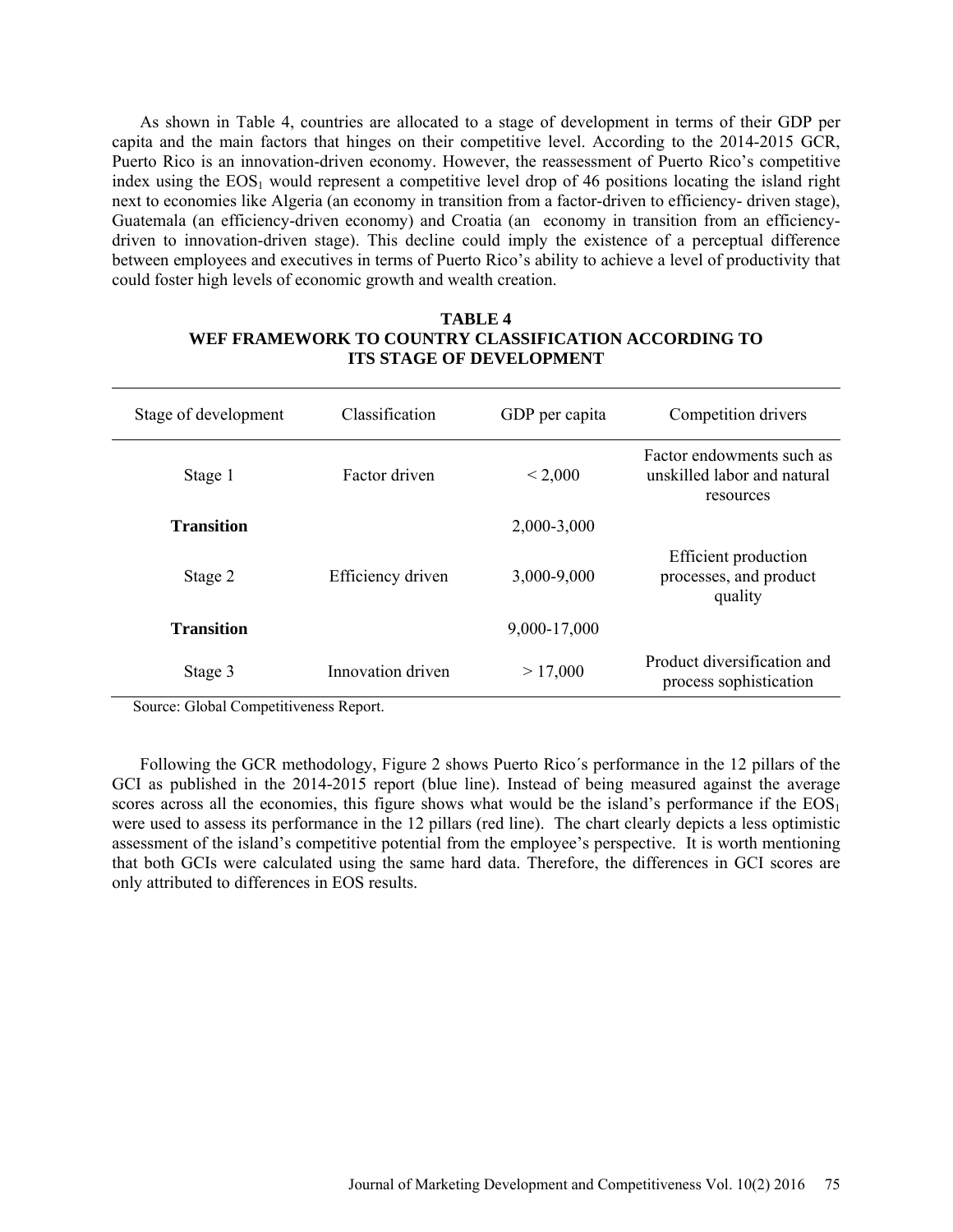**FIGURE 2 PUERTO RICO IN THE 12 PILLARS OF THE GCI 2014-2015: EOS V. EOS1** 



Source: Global Competitiveness Report 2014-2014. Figure adapted by the authors.

In spite of the evident differences in GCI scores due to the effect of EOS and EOS<sub>1</sub>, it was necessary to assess if differences between the samples of executives and employees were significant. To that effect, the sub-indexes calculated for the 12 pillars were subject to an independent sample T-test to assess if differences between the original and alternate GCI scores were significant based on the change in survey respondents (Table 5). It is important to note that pillars 3 (Macroeconomic Environment), 4 (Health and Primary Education), and 10 (Market Size) were not included in this analysis because those pillars are comprised, for the most part, from hard data. In the same fashion, the T-test for the rest of the pillars excluded those indicators containing hard data.

Results for the T-test below show significant differences between the executive and employee samples. Specifically, the analysis revealed statistically significant differences in Pillars 1 and 2, (Basic Requirements Sub-index), 6 and 9 (Efficiency Enhancers sub-index), and 11 (Innovation and Sophistication Sub-index). For instance, pillars 1 and 2 dropped from rank 34 and 58 on the 2014-2015 report to rank 97 and 77 when recomputed using the EOS1. Similar declines in ranking are observed for pillars 6 (Goods market efficiency), 9 (Technological readiness) and 11(Business sophistication). T-test results confirm the less optimistic perception of employees with respect the competitive level of the island's economy and validate the overall decline in Puerto Rico's GCI presented on Table 3.

Another aspect that might explain the differences obtained from the T-test analysis in pillars 1, 2, 6, 9, and 11 is the pervasive intervention of the government in economic and business affairs. In this respect, these results are a reflection of the employees unenthusiastic stance on the capability of the institutional environment to tackle current economic times by (a) gathering and divulging accurate figures that reflect the economic reality of the island (b) assuring the effective functioning of the economy with sound strategies and policies, (c) fostering a well-developed infrastructure, (d) supporting a healthy market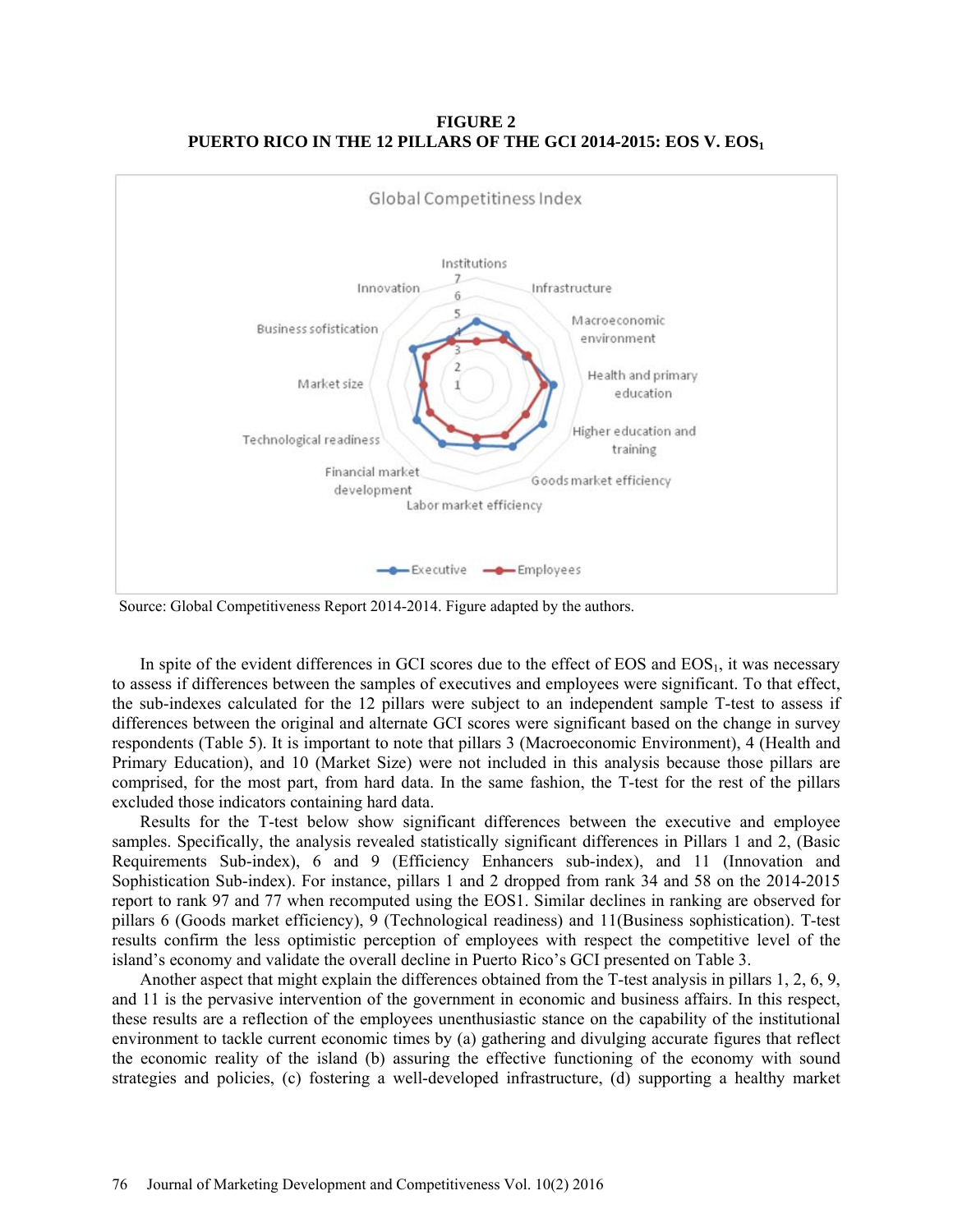competition, and (e) promoting a country with a high-quality business network that nurtures firms' operations and strategies.

| <b>Pillar</b>                                         | $\mathbf{M}$ | <b>SD</b> | t     | Df             | ${\bf P}$ |
|-------------------------------------------------------|--------------|-----------|-------|----------------|-----------|
| Institutions $(\overline{1^{st}$ Pillar)              |              |           | 4.057 | 38             | $.000*$   |
| Executive                                             | 4.56         | 1.21413   |       |                |           |
| Employees                                             | 3.22         | .83619    |       |                |           |
| Infrastructure $(2nd Pillar)$                         |              |           | 6.673 | 6              | $.001*$   |
| Executive                                             | 5.15         | .20817    |       |                |           |
| Employees                                             | 3.76         | .35912    |       |                |           |
| Higher education & training $(5th Pillar)$            |              |           | 1.727 | 10             | .115      |
| Executive                                             | 4.53         | .76855    |       |                |           |
| Employees                                             | 3.92         | .40281    |       |                |           |
| Goods market efficiency (6 <sup>th</sup> Pillar)      |              |           | 3.378 | 20             | $.003*$   |
| Executive                                             | 4.80         | .80306    |       |                |           |
| Employees                                             | 3.68         | .75753    |       |                |           |
| Labor market efficiency (7 <sup>th</sup> Pillar)      |              |           | .101  | 14             | 0.82      |
| Executive                                             | 4.17         | 1.08067   |       |                |           |
| Employees                                             | 3.29         | .77520    |       |                |           |
| Financial market development (8 <sup>th</sup> Pillar) |              |           | 1.972 | 12             | .072      |
| Executive                                             | 4.37         | 1.26980   |       |                |           |
| Employees                                             | 3.23         | .83942    |       |                |           |
| Technological readiness $(9th Pillar)$                |              |           | 3.034 | $\overline{4}$ | $.039*$   |
| Executive                                             | 5.63         | .45092    |       |                |           |
| Employees                                             | 4.64         | .34395    |       |                |           |
| Business sophistication (11 <sup>th</sup> Pillar)     |              |           | 3.824 | 16             | $.001*$   |
| Executive                                             | 5.07         | .58902    |       |                |           |
| Employees                                             | 4.16         | .40945    |       |                |           |
| Innovation $(12th Pillar)$                            |              |           | .649  | 10             | .531      |
| Executive                                             | 4.28         | .84951    |       |                |           |
| Employees                                             | 4.00         | .59697    |       |                |           |

# **TABLE 5 COMPARISON OF EXECUTIVE OPINION SURVEY (EOS) AND EMPLOYEE OPINION SURVEY (EOS1)**

\* Significant at p < .05. Levene´s test confirm the assumption that the variances of the two groups (EOS and EOS1) are equal.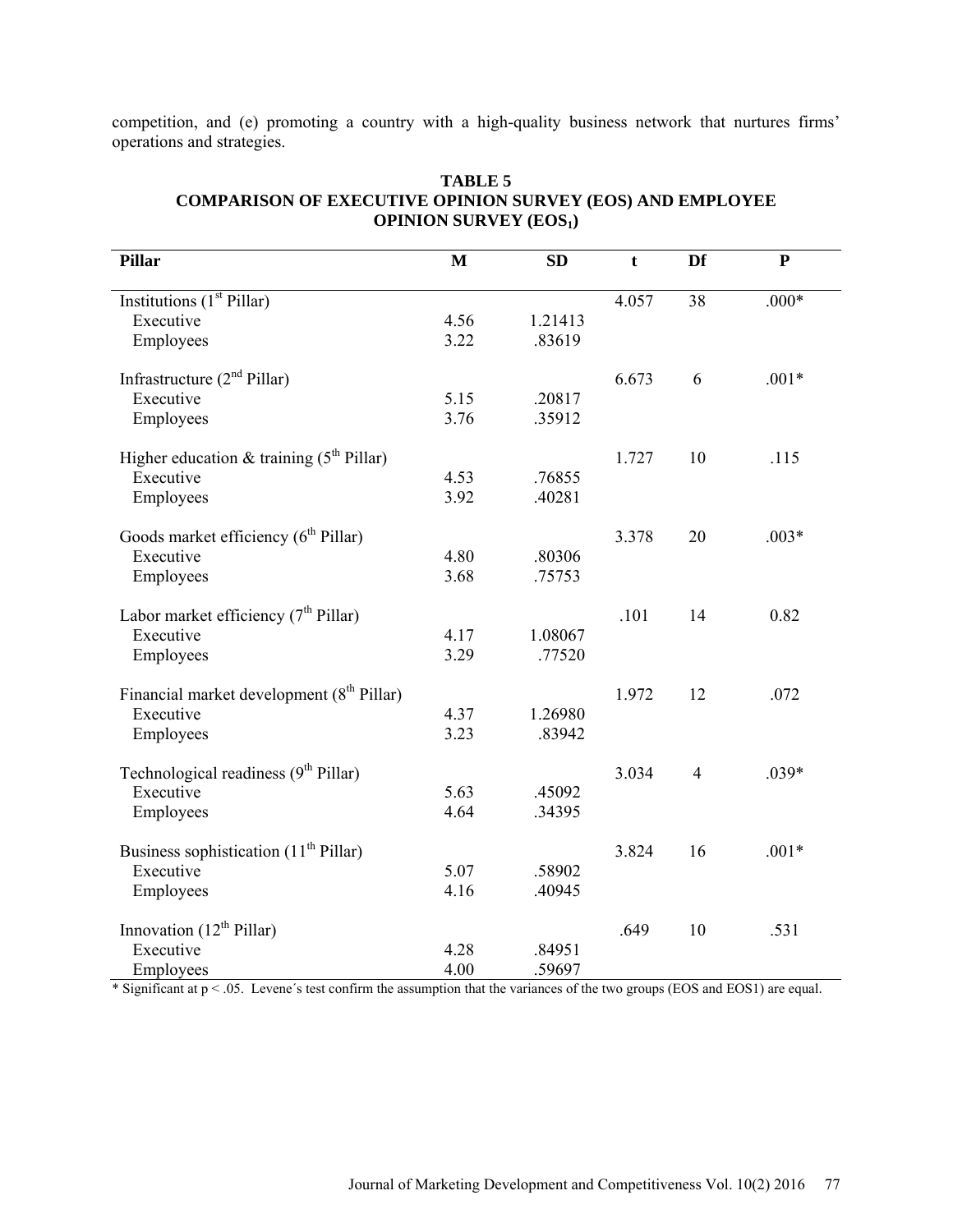#### **CONCLUSIONS**

The objective of this exploratory research was to test the hypothesis with respect to the existence of what the authors termed a *hierarchical bias* in the Executive Opinion Survey used by the WEF to develop it Global Competitive Index. The authors posited that the bias stems from the sampling design of the EOS which considers only top executives as sampling subjects disregarding the opinion of non-executive personnel. This approach collides with extant literature, which has established the human capital as key to the competitive potential of any business firm.

Even though the results are not intended to be conclusive, this research demonstrates that there might be differences in the way executives and employees perceive the competitive potential of their companies and the environment in which they operate. When compared to the original study, the use of the Employee Opinion Survey  $(EOS_1)$  resulted in lower sub-indexes for the 12 individual pillars and the GCI for the Puerto Rican economy. Similarly, the T-test results showed differences between the executives' and non-executives' perceptions in terms of their assessment of areas that comprise the static and dynamic issues affecting the work environment and the sophistication of business operations and strategies.

The perceptual differences observed in this exploratory research could be reflect of employee's continuous exposure to current economic conditions in the island as well as the challenges of daily operations for they are the ones who feel more directly their effects. The executives, on the other hand, lose perspective of the most intricate elements that affect the organization, as they engage in other duties that deviates their attention.

Nevertheless, the results of this study suggest that the WEF begin to consider the possibility of examining the perception of employees in future reports. This includes more extensive studies to assess the existence and impact of this *hierarchical bias* in the GCR. The authors propose pilot studies in economies with similar stages of economic development and within the different regions – North America, Latin America, Europe, and Eurasia- to cater for potential economic and regional variabilities. As in the case of the sustainability issue included in the 2014-2015 edition of the GCR, the authors recommend that the WEF include in future editions of this report an adjusted GCI that considers the *Hierarchical Bias* while assessing its effect on the EOS. Once validated, the survey instrument could be re-evaluated to include non-executive personnel as part of the survey sample.

The authors believe that taking into consideration the *Hierarchical Bias* within the structure of the EOS will add robustness to the CGI because results will be more holistic. It will provide a measure of the productivity of the human capital and the synergetic impact of this resource in the competitiveness of the firm. As such, the new GCI will acknowledge the diversity, representativeness and contribution of the human capital to the company and the economy as a whole. From the public policy perspective, it would also help policy makers to craft better strategies to: (a) boost the country's productivity levels, increase FDI sources, and (c) sustain high levels of wealth creation and economic growth. Finally, the authors' hope that this exploratory research encourage further studies on the matter.

#### **REFERENCES**

- Ajitabh, A., & Momaya, K.S. (2004). Competitiveness of Firms: Review of Theory, Frameworks and Models. *Singapore Management Review*, 26(1), 45-61.
- Barney, J. B. (2001). Resource-Based Theories of Competitive Advantage: A Ten-year Retrospective on the Resource-Based View. Journal of Management, 27(6), pp 643-650.
- Bartlett, C. A., & Ghoshal, S. (2002,). Building Competitive Advantage through People. *Sloan Management Review*, 43 (2), 34-41.
- Berger, T., & Bristow, G. (2009). Competitiveness and the Benchmarking of Nations: A Critical Reflection. *International Advances in Economic Research*, 15 (4), 378-392.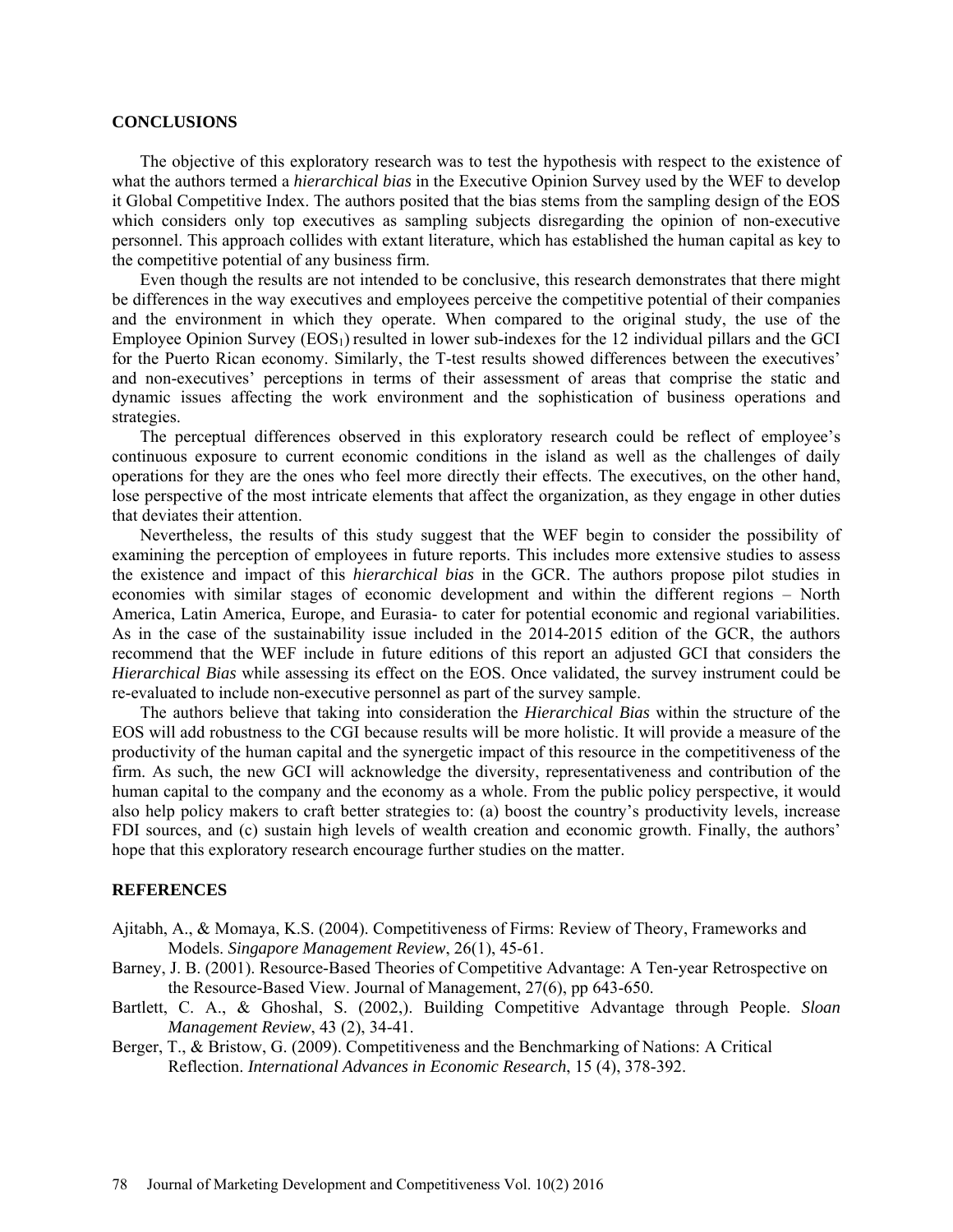- Browne, C., Batista, A. Geiger, T., & Gutknecht, T. (2014). The Executive Opinion Survey: The voice of the business community. In Klaus Schwab (Ed.), *The Global Competitiveness Report* (pp. 85-96). Geneva, Switzerland.
- Browne, C., Geiger, T., & Gutknecht, T. (2013). The Executive Opinion Survey: The voice of the business community. In Klaus Schwab (Ed.), *The Global Competitiveness Report* (pp. 83-92). Geneva, Switzerland.
- Chiang, K., Wu, W. Y., Hsieh, W. J., Wang, T. Y., Lin, C., & Cheng, L. H. (2008). Measuring the National Competitiveness of Southeast Asian Countries. *European Journal of Operational Research*, 187 (2), 613-628.
- Fahy, J. (2002). A Resource-Based Analysis of Sustainable Competitive Advantage in a Global Environment. *International Business Review*, 11(1), 57-77.
- Forfás (2005). *Annual competitiveness report*. National Competitiveness Council. Retrieved from [http://www.forfas.ie/ncc/reports/ncc\\_annual\\_05/index.html](http://www.forfas.ie/ncc/reports/ncc_annual_05/index.html) .
- Garelli, S. (2006). *Top Class Competitors: How Nations, Firms and Individuals Succeed in the New World of Competitiveness*. England: John Wiley & Sons.
- Garvin, D. A. (1993). Building a learning organization. *Harvard Business Review*, 71 (4), 78-91.
- Grant, R. M. (1991). The Resource-Based Theory of Competitive Advantage: Implications for Strategy Formulation. *California Management Review,* 33 (3), 114-135.
- Hamel, G., & Prahalad, C.K., (1989). Strategic Intent. *Harvard Business Review*, 67 (3), 63-76.
- Hamel, G., & Prahalad, C.K., (1990,). The Core Competence of the Corporation. *Harvard Business Review*, 68 (3), 79-91.
- Haque, A., Sultana, S., & Momen, A. (2014). Export Performance of Malaysian Furniture Industry: Rethinking Competitiveness. *Middle East Journal of Business*, 9 (1), 33-40.
- Iansiti, M., & Levien, R. (2004). *The Keystone Advantage: What the new era dynamics of business ecosystem mean for strategy, innovation and sustainability*. Boston, USA: Harvard Business School Press.
- Institute for Management Development (2014). Business Competitiveness Switzerland 2014: Summary of Results. *IMD World Competitiveness Center*, Lausanne, Switzerland.
- Kaplan, D. E. (2003). Measuring our Competitiveness: A Critical Examination of the IMD and WEF Competitiveness Indicators for South Africa. *Development Southern Africa*, 20 (1), 75-89.
- Kauffmann, D., & Kraay, A. (2008). Governance Indicators: Where are We, Where Should we be Going? World Bank Research Observer, 22(1), 1-30.
- Kauffmann, D., Kraay, A., & Martruzzi, M. (2004). Governance Matters III: Governance Indicators for 1996, 1998, 2000 and 2002. *World Bank Economic Review*, 18(2), 253-287.
- Lall, S. (2001). Competitiveness Indices and Developing Countries: An Economic Evaluation of the Global Competitiveness Report. *World Development*, 29 (9), 1501-1525.
- Lussier, R. N., & Achua, C. F. (2001). *Leadership: Theory, application and skill development*. Cincinnati, Ohio, USA: South-Western College Publishing.
- Porter, M. E. (1990). *The Competitive Advantage of Nations*. New York, USA: Free Press.
- Robbins, S. P. & Judge, T. (2014). *Organizational Behavior*. New Jersey, USA: Pearson, Prentice Hall.
- Sala-i-Martin, X., Bilbao-Osorio, B., Blanke, J., Drzeniek-Hanous, M., Geiger, T., & Ko, C. (2013). The Global Competitive Index 2013-2014: Sustaining Growth. Building Resilience. In Klaus Schwab (Ed.). *The Global Competitiveness Report* (pp. 3-52). Geneva, Switzerland.
- Scott, B. R., & Lodge, G. C. (1985). *U.S. Competitiveness in the World Economy*. Boston, USA: Harvard Business School Press.
- Senge, P. M. (1990). The Leader's New Work: Building Learning Organizations. *Sloan Management Review*, 32 (1), 7-23.
- Soto-Rodríguez, E. (2011). The Competitiveness of the Puerto Rican Small and Medium-Sized Enterprises. *Competition Forum*, 9 (1), 19-25.
- Vaillancourt-Rosenan, P. (2003). The Competition Paradigm: America's Romance with Conflict and Commerce. Rowman & Littlefield Publishers, Inc. Maryland, USA.